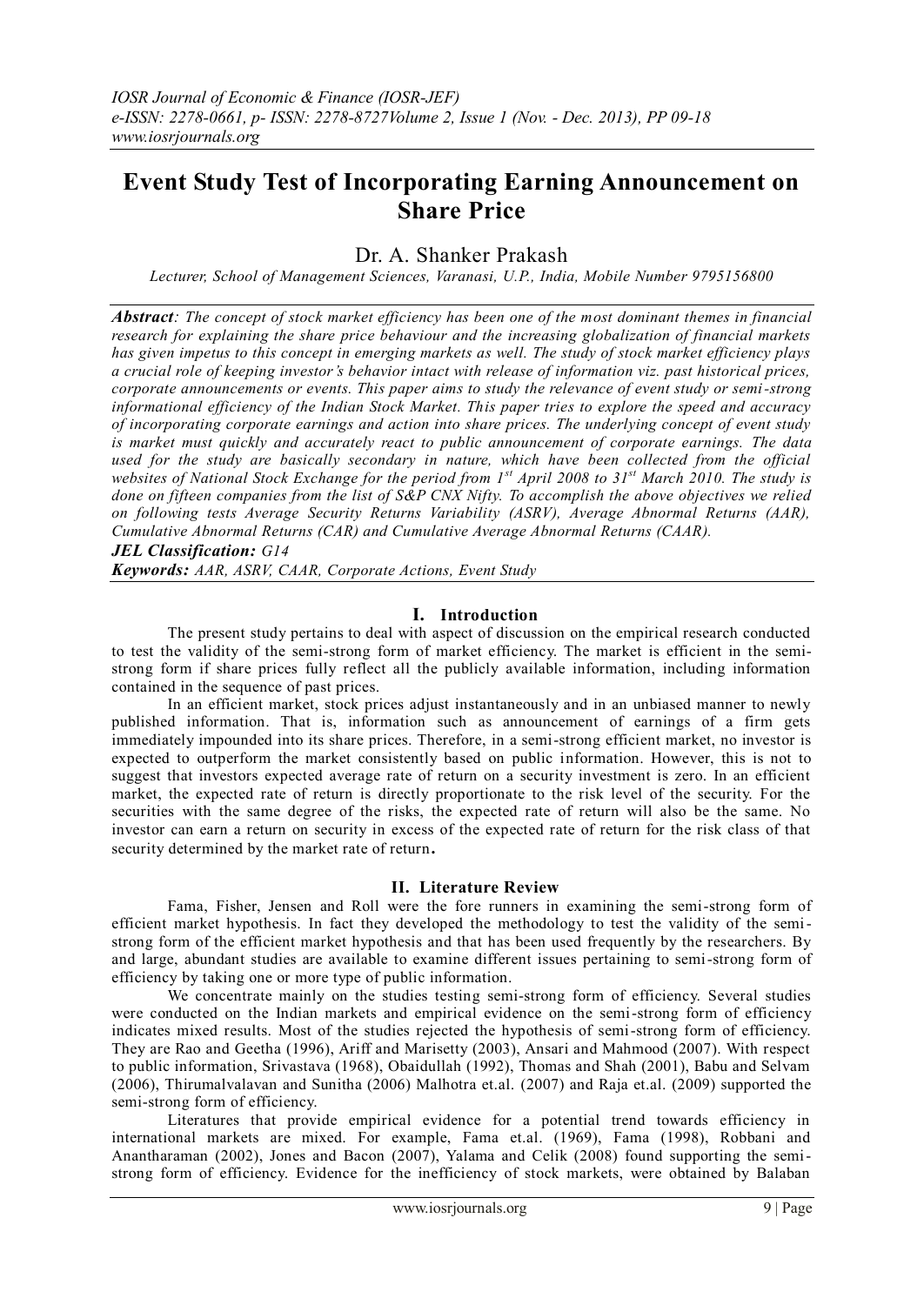et.al. (1996), Tarbelsi and Oueslati (2004) Hadi (2006), Guttler et.al. (2006), Ologunde et.al. (2006) and Dasilas (2009).

Thus, many literatures conducted tests on the semi-strong form of efficiency but could not reveal the same impression and that led us to test whether the Indian stock market counters the semi-strong form of efficiency or otherwise it provides good scope for investors to earn an abnormal return with respect to relevant public announcements.

### **III. Specific Objectives**

This chapter is aimed to test the market price of share in response to date of declaration of accounting information empirically. The rationale of the study is to analyze how quickly, any public information dissemination meliorate the behaviour of different communities for the instance of fifteen blue chip shares. To fortify our assumptions, the study is done in nine different window periods with respect to the facility of electronic data interface introduced by NSE for public listed companies. The facility of electronic data interface means to announce all those important corporate actions and reports in the site of NSE in lieu of their own site. With the availability of electronic data interface, the relevant information is quickly responding to the market and thereby enhances the transparency as well as efficiency of the market.

The prime objective is to examine the information content of the quarterly earnings announcement made by the companies. In other specification, the study is aimed to examine the speed with which the quarterly earnings information is instantaneously and in an unbiased manner impounded into share price. To carry out the above objectives, the study is best fitted into the linear regression model to find the linear normal return of daily share prices of sample companies by using market model throughout window period.

### **IV. Specific Hypotheses**

To console the study of above objectives, we framed two set of hypothesis and tested the sample companies.

**Set-I.** For testing **Average Security Returns Variability (ASRV),** null and alternative hypothesis are as follows:

 $H_0$ : Security prices do not react to quarterly earnings announcement i.e. ASRV = 1.

 $H_1$ : Security prices react apparently to quarterly earnings report i.e. ASRV > 1.

**Set-II.** For testing **Cumulative Average Abnormal Returns (CAAR),** null and alternative hypothesis are as follows:

 $H<sub>0</sub>$ : There is no reaction and hence the abnormal returns are zero. To aver,  $CAAR=0$ .

H1: There is either positive or negative reaction to the announcement of quarterly earnings.

To aver, CAAR  $\neq$  0.

For each of abnormal returns in the subsequent part of analysis at their individualistic level, calculated AR, CAR and CAAR – we will refine the null hypothesis.

*H0: the abnormal return identified is not statistically different from zero.*

According to the null hypothesis, the abnormal return observed is not induced by the event of interest and is only obtained by chance.

#### **V. Data**

The event of the study is earning announcement for the period from January 2008 to March 2010. For conducting the study, three sets of data are used in this chapter. The first set of data consists of quarterly earnings announced by the sample firms. This includes the dates on which Board of Directors Meet and approves accounts of the firm at the end of the quarter period for which earnings are announced. The second set of data consists of daily closing prices of the sample of stocks at the National Stock Exchange for the period covered by this study. The third set is collection of Nifty Index for the period of study. In the quarterly earnings report we have chosen all the four qua rter announcements for the study, thus we have 9 window periods for the analysis as a whole.

Table 1 shows the different date on which earning announcement had been publicized. In the table, the date – month are presented under the column of their respective years e.g. 26-02 of ABB under column 2010 shows date of declaration of earning announcement on 26th of February. These dates are date of Board of Directors Meet to approve accounts of the firm at the end of the quarter period for which earnings are announced. For testing the informational efficiency at semi-strong level, the earnings announcement is one of the effective techniques which ameliorate the behaviour of investors effectively and instantly.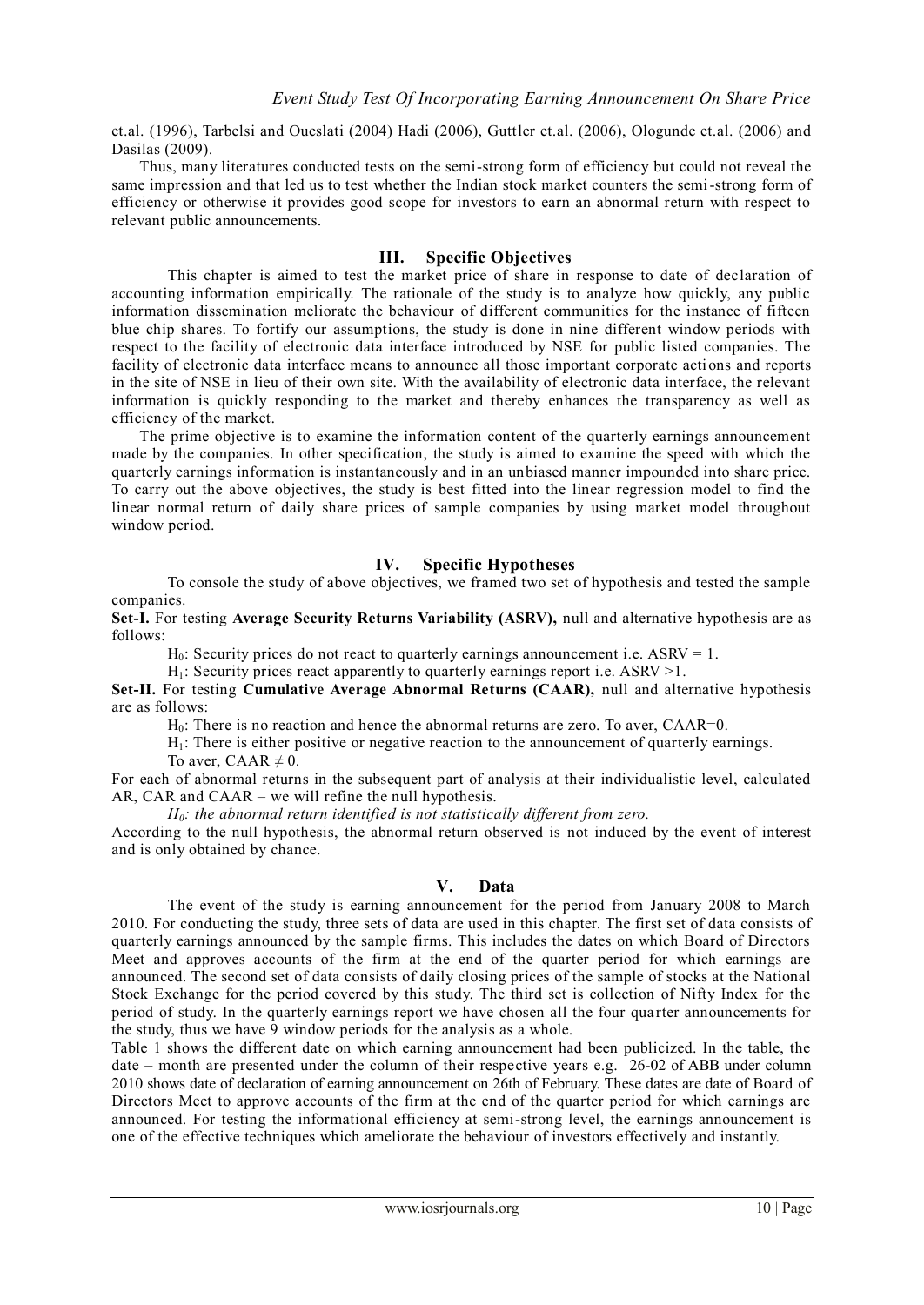#### **VI. Event Date and Windows**

Public announcement date of accounting information (earning reports) is considered as zero date. The zero date is the date on which price-sensitive information has been released. For the study, the event window construed in respect of zero date giving a total of 50 observations by taking 19 days observation prior to zero date and 30 days observation after the announcement.

#### **VII. Methodology**

The daily returns have been calculated for both individual securities as well as market index using the following equation:

$$
R_{i,t} = \frac{P_{i,t} - P_{i,t-1}}{P_{i,t-1}}
$$

Where,  $R_{i,t}$  = Return on Security i on day t  $P_{i,t}$ = Closing Price of the security on day t of

company i

 $P_{i,t-1}$  = Opening Price of the security on day t of company i.

$$
R_{m,t} = \frac{I_{m,t} - I_{m,t-1}}{I_{m,t-1}}
$$
  
Where  $I_{m,t}$  is the value of S & P

*CNX Nifty index at* time t.

For the statistical models, the assumption that returns are jointly multivariate normal and independent and identically distributed through time is imposed. This distributional assumption is sufficient for the constant mean return model and market model has to be correctly specified. Different models are used for computing expected returns. Despite of all those models, the famous model is market model which is widely used by researchers.

The market model is concerned with the process that generates security prices. The market model assumes two types of events to produce the variability in security returns. The variability occurs either due to macro event or micro event. These two events substantially influence the share prices of firms.

In this study, we have used the market model assuming that security returns are a linear function of the general market movement to manifest expected return on a stock as given in the following equation:  $R_{i,t} = \alpha_{i} + \beta_i R_{mt} + \varepsilon_{it}$ 

Where,  $R_{i,t}$  = observed daily return for the security 'i' on day 't'

 $\alpha_i$  = intercept for the security 'i'

 $\beta_i$  = beta factor for the security 'i'

 $R_{mt}$  = observed daily return for the market index 'm' on day't'.

 $\varepsilon_{it} \sim$  iid  $(0, \sigma^2)$ 

Thus, the model hypothesizes a stochastic process that generates security returns. It separates the stochastic portion of a security return into two components, a systematic component ( $\beta_i R_{mi}$ ) and a nonsystematic or individualistic component  $(\epsilon_{it})$ . The systematic component measures the impact of macro event, the variability in general market movement and the individualistic component (also called error term) measures the impact of micro event on the rate of return of individual security. Thus, the error term is a firm specific component.

In testing the semi-strong form of market efficiency, the concern is whether all the publicly available information regarding a security is 'fully reflected' in its share price so rapidly that there is no possibility to earn abnormal returns by using it. More formally, testing the semi-strong form of efficiency implies testing a martingale model in the following form:

$$
E(AR_{j,t+1} | \varphi) = 0
$$

Where  $AR_{i,t+1}$  is the abnormal return produced by security 'j' at time 't+1' and  $\varphi$  is the information set available at 't', i.e. the date of announcement of the information for the company.

Abnormal Return = Actual Return – Expected Return

The abnormal returns of the company have been calculated by getting the difference of actual returns over expected returns. Then, these calculated abnormal returns are averaged for their respective quarter that is nine quarters in this study for a particular sample company. To serve the purpose of our study, we cumulated all the available average abnormal returns (AAR) for their respective lags known as Cumulative Average Abnormal Returns (CAAR). The significance of CAAR is tested through t-statistics. The reaction in the security prices to the announcement of an information item is studied in this cha pter with the help of Security Returns Variability (SRV) model. SRV model can be calculated as the square of abnormal returns to the variance of abnormal returns of window period. Further, SRV for the entire nine quarters were averaged to yield the Average Security Returns Variability (ASRV). Again, the significance of reaction in ASRV is applied using t-statistics on the value of (ASRV-1).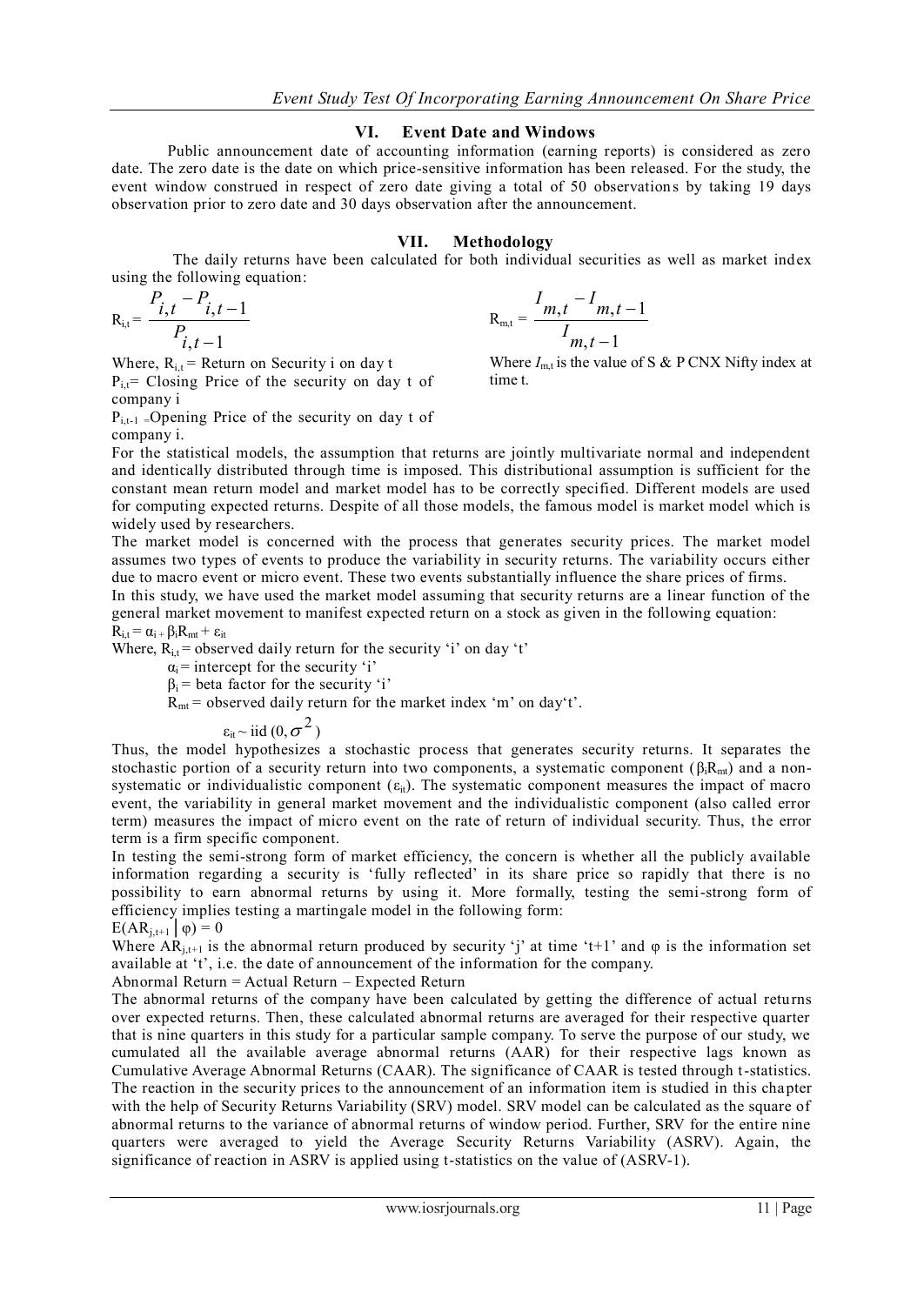While computing the average abnormal returns (AAR) it is to be remembered that the average effect of the announcement looked at rather than examining each company separately because other events occurring and averaging across all companies should minimize the effect of other events, thereby allowing a better examination of the event under study. For computation of cumulative average abnormal return, the individual day"s average abnormal return (AAR) is added together from the beginning of the period to some specified period and is tested for significance.

For subsequent part of the study at its individualistic level, following methodology is used.

 $CAR$   $(t_1, t_2) = \sum AR$ 

Finally, we will calculate the cumulated average abnormal return around event as:

$$
CAAR(t_1, t_2) = \frac{CAR(t_1, t_2)}{N}
$$

Where N is the sample size (15 events).

#### **VIII. Empirical Results**

The parameters of the market model have been estimated for 3 years pertaining to the sample companies under study. The study is executed for the period from January 2008 to March 2010 whereas the parameters of the market model have been determined for the period from 2007 to 2010 on daily return basis, to have compounded effect on the parameter of the market model. The alpha (α) and beta (β) of each sample company is exhibited in the following table:

The above parameters have been gratified into the regression model with respect to the return of market index. The outcomes are compared against the actual returns of the sample companies' to determine the abnormal return of market for the window period.

The Table 3 shows the value of ASRV with t-value respectively for blue-chip companies. ASRV is showing how efficiently, the information regarding earning announcement impound in the share price returns. In an informational efficient market, the ASRV is expected to be one. It is inferred from the table that the ASRV on day 0 was 1.46, 47 percent greater than the average, and on day 1 it was 2.07 which was 108 percent greater than the average. The t-test clearly provides a clue that the prices of the securities are not significantly reacted to the announcement, particularly, to surrounding to the event day. This implies that the security prices of blue-chip companies reacted to the announcement of quarterly earnings on the next day (day 1) to the day of quarterly earnings announcement. However, the average ASRV during the period of 50 days was 0.99. The average ASRV during the 19 preannouncement days was 1.07 and average ASRV during post-announcement period of 30 days was 0.94. This shows the quick adjustment of share price to the event of earning announcement during the postannouncement period leaving no scope for investors to earn an abnormal return. Moreover, the average ASRV during the period of 7 days (from day-3 to day 3), was 1.33.

In an extension of the study, the reaction of ASRV is reported in Table 4 for respective days. From the above table the highest insignificant ASRV is 1.771114 for 0 to 1 day following this figure the subsequent highest ASRV are found during  $-12$  to 1 day,  $-1$  to 1 day,  $-2$  to 2 day,  $-1$  to 0 day then  $-7$  to 7 day. This shows that investors are much aware of the event but due to presence of severe competition they had no scope to earn an abnormal return.

Figure 2 shows ASRV curve for 50 days. The ASRV curve is steeply rising on day 0 and day 1. The days which ASRV exceeded one during the pre-announcement period are:  $(-18, -17, -16, -15, -14, -16)$ 13, -12, -10, -8, -6, -5, -3, -2 and -1). However, the sharp upward drift in the ASRV following zero date reveals the fact that the market is not able to capture the information before its announcement. Therefore, the market is said to be near efficient.

The change in magnitude of share price with respect to public information is represented in the form of AAR shown in Table 5. The AAR shows the relationship between the magnitudes of change in earnings to that of price change. The AAR is expected to be zero in case of semi-strong form of efficient market. In this study, it is found that AAR is close to zero as 0.000833 and remains close to zero up to the announcement date. On  $6<sup>th</sup>$  day of post-announcement period the magnitude of AAR is about 0.002343 and that rose to around  $0.006103$  on  $27<sup>th</sup>$  day of post-announcement period. Moreover, average AAR for the 50 day window period is -0.0003. The significant AAR on announcement day exhibits the AAR is induced by interest of event. The AAR is found to be negative for 11 days and 17 days in the pre-announcement and post-announcement periods respectively.

Following figure (Fig. 3) shows the AAR for 50 days. The figure provides a clue that returns on share price is quickly adjusting to the information date which one is pre-decided date so that the investors became much cautious to that of their trading rules leading AAR towards zero.

The same table further reveals the cumulative average abnormal returns across different companies for their respective days of pre-announcement and post-announcement window period. As regards to the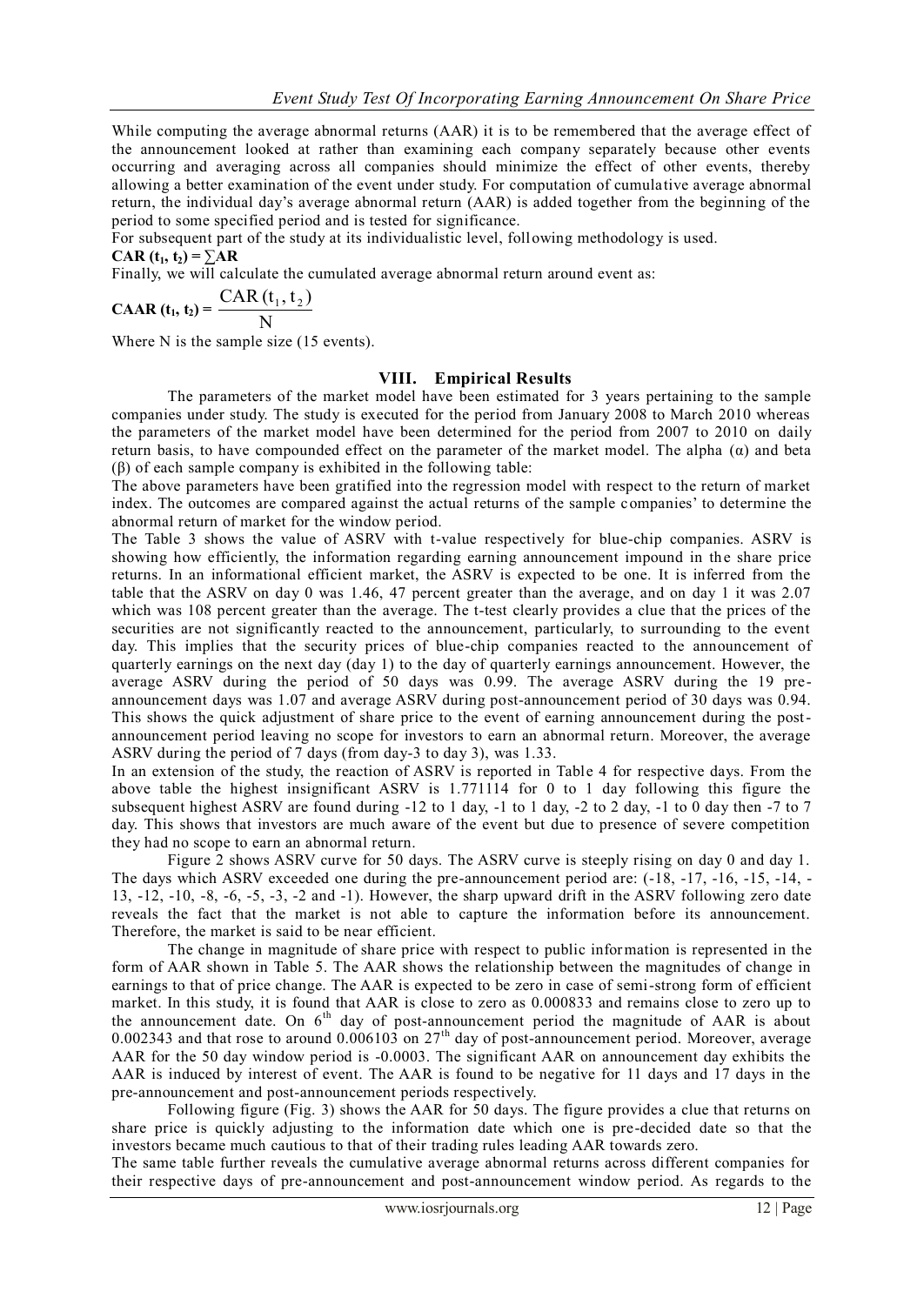CAAR, it is assumed that it should be zero before the announcement day and then a shift to a positive level (or negative level) depending on good or bad news right after the event and remains at that level in an efficient market. The CAAR is 0.000833 at 19 days pre-announcement period and cumulated for the entire 30 days post-announcement window period where average abnormal returns cumulated up to - 0.01464. The CAAR is found to be very close to zero from two days prior to the event date and showed little adjustment of profit up to the event date. The coefficient of CAAR close to zero on event date shows the market is nearly semi-strong form efficient. The coefficient of CAAR after announcement date is started declining and found to be much consistent in negative trend. The negative trend appeared due to the infrequent trading observed and adjusted within the event window, it is possible that the results are contaminated.

### **IX. Scrip wise CAAR result**

More particularly, for each event of 15 companies we cumulated abn ormal return at different moments in time inside the event window, from the whole 50 days CAR to only  $(-1 \text{ to } +1)$  CAR, very close to zero day.

The results obtained computing the AR for the 15 event samples shows that daily AR values are both positive and negative. We expected that the values of AR around the event day would be positive and statistically different from zero.

The excess of return calculated within the event window is non-zero at 1% meaning that there is a 99% probability that the observed returns are generated by the event of interest. This is very strong evidence showing that the market reacts to the announcement of earning information and incorporates the new available information immediately.

This can be seen from the CARs calculated within the event window and shown in Table 6 (i) and (ii) respectively.

The CAR computed for the event window (-15 to 15) reveals the fact that for some of events, there is a negative AR. On an average, the CAAR is – 3.96 % and quite distant from zero which might be due to the reason of the event window being too long.

This is why the examination of CAAR is done by reducing the event window around the event day zero to (-10 to 10). It is observed that, although some of the events still register negative CAR and CAAR decreased to -4.01 % , still this figures register the same fact as described above. In order to get consistency with positive results further reductions of the event window to  $(-5 \text{ to } 5)$ ,  $(-3 \text{ to } 3)$ ,  $(-2 \text{ to } 2)$  and  $(-1 \text{ to } 1)$  have been done. We observed improvements in the level of CAAR obtained, -0.99 % for the (-1 to 1). In the above tables, all the value of CARs for respective cumulated periods is non-significant except for companies ABB and BPCL. Thus, it is noteworthy that all companies except ABB and BPCL are not statistically different from zero and thus follows the semi-strong form of efficiency.

As we expected, the more we cluster around the event day, the higher positive the market reaction is. This demonstrated that the market reacts quickly to new information regarding earning announcement, and there is evidence of semi-strong market efficiency.

#### **X. Conclusion**

This study intensively provides a look over the testing of semi-strong form efficiency in Indian Stock Market with respect to blue-chip companies for the period from January 2008 to March 2010. Two popular testing tools have been employed to reap the result whether the Indian investors could earn some abnormal return with response to information at their early stage or reflecting some dela ys. For conducting the above tests, we have employed two popular techniques. These are average security returns variability (ASRV) and tests of abnormal returns called average abnormal returns (AAR) and cumulative average abnormal returns (CAAR). Further scrip-wise analysis of cumulative abnormal return (CAR) is conducted to strengthen the result.

The results of all the techniques employed in the study are briefly corroborated as follows:

- 1. The ASRV study of 50 window day periods showed that the market is much reactive to the announcement of information. The average ASRV is very close to 1 and sharp upward drift on announcement date shows that market is semi-strong efficient.
- 2. In an extended study of ASRV, reaction of market is not significant and market is not leaving any scope for investors to earn abnormal returns.
- 3. For studying the change in magnitude of share price we had employed AAR test which revealed that AAR is significant for 9 days out of which AAR is also found to be significant at announcement date showing that the market is able to capture the information quickly.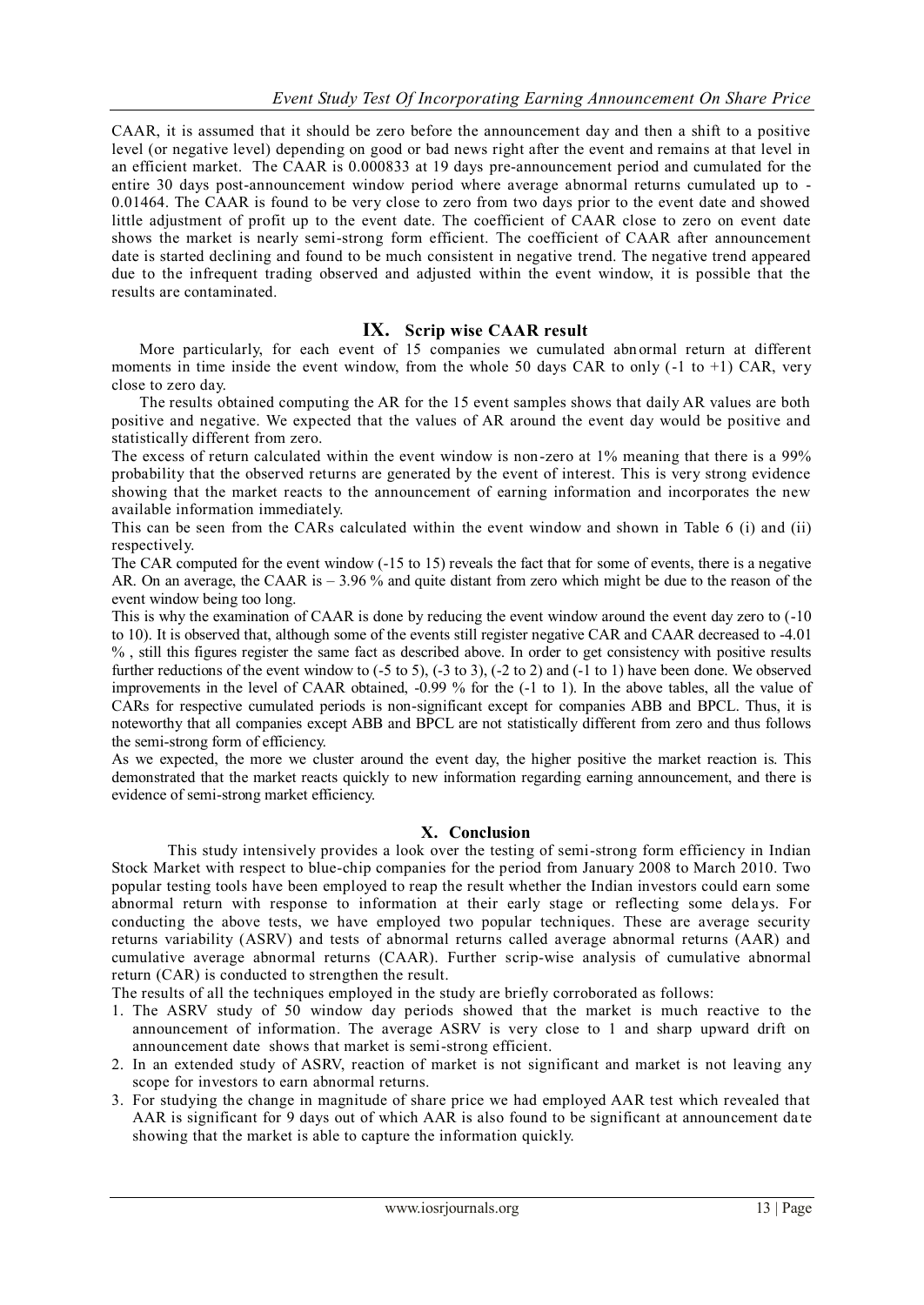- 4. The consideration is not complete until we have a look over CAAR which showed that the CAAR is close to zero before announcement date and after announcement the CAAR curve is found to be much consistent at negative trend.
- 5. The scrip wise study at individual level is also comprised of CAR and CAAR tests. The results of CAR for companies are found not significantly different from zero with exception of ABB and BPCL companies. Further, CAAR is getting closer to zero as we approach towards the event day (-1 to 1 day).

In nut-shell, we have concluded that the scrips of Blue-chip companies are much consistently performing in the market and leave no scope for investors and equally prove the market is in the track of semi-strong form efficiency.

#### **References**

- [1]. Raja M., Sudhahar J.C. and Selvam M., 2009, "Testing the Semi-Strong form Efficiency of Indian Stock Market with Respect to Information Content of Stock Split Announcement – A study in IT Industry", International Research Journal of Finance and Economics, Issue 25.
- [2]. Ranganatham M. and Subramanian V., 1993, "Weak Form Efficient Markets Hypothesis: A Spectral Analytic Investigation", Vikalpa, Vol.18 No.2, 25-30.
- [3]. Rao and Geetha, 1996, "Indian Capital Market- Informational Signalling and Efficiency", A.P.H. Publishing Corporation, New Delhi.
- [4]. Rao, 1997, "Response of Stock Prices to Macroeconomic Events", Finance India, Vol. XI No. 4, 881 -918.
- [5]. Robbani M. G. and Anantharaman S., 2002, "An Econometric Ana lysis of Stock Market Reaction to Political Events in Emerging Markets" Second Annual ABIT Conference, Pittsburgh, Pennsylvania.
- [6]. Samanta G.P. and Bordoloi S., 2005 "Predicting Stock Market- An Application of Artificial Neural Network Technique through Genetic Algorithm" Finance India Vol. XIX No.1, 173 -188.
- [7]. Sarkar N. and Mukopadhyay D., 2002, "Testing Market Efficiency in the Framework of Model Specification: An Empirical Investigation with Indian Data", ERU Discussion Paper Series, ERU/2002 -03.
- [8]. Sarma S.N., 2004,"Stock Market Seasonality in an Emerging Market", Vikalpa, Vol. 29 No. 3, 35 -41.
- [9]. Seiler and Rom, 1997, "A Historical Analysis of Market Efficiency: Do Historical Returns Follow a Random Walk?" Journal of Financial and Strategic Decisions, Vol.10 No.2, 49-57.
- [10]. Selvam M. and Babu K.A., 2009, "Analysis of Quarterly Earnings Announcement and Informational Efficiency of Indian Capital Market", Finance India, Vol. XXIII No.2, 575 -604.

| Table 1: Date of Earling Announcement by Selected Companies |       |           |       |           |           |           |           |           |       |
|-------------------------------------------------------------|-------|-----------|-------|-----------|-----------|-----------|-----------|-----------|-------|
| <b>Dates</b>                                                | 2010  | 2009      |       |           |           | 2008      |           |           |       |
| <b>ABB</b>                                                  | 26-02 | $30-10$   | 31-07 | $30 - 04$ | $20 - 02$ | $24-10$   | 25-07     | 25-04     | 19-02 |
| <b>BPCL</b>                                                 | 28-01 | $29-10$   | 28-07 | 29-05     | 29-01     | $30-10$   | 28-07     | 17-06     | 31-01 |
| <b>CIPLA</b>                                                | 28-01 | $28-10$   | 29-07 | 24-04     | $22 - 01$ | $22-10$   | 18-07     | 25-04     | 24-01 |
| GAIL                                                        | 18-01 | $28-10$   | 24-07 | $12-06$   | 28-01     | $23-10$   | 29-07     | $13-0.5$  | 31-01 |
| <b>H.HONDA</b>                                              | 25-01 | $21-10$   | 29-07 | $21-04$   | $20 - 01$ | $21-10$   | 29-07     | 24-04     | 31-01 |
| <b>J.STEL</b>                                               | 28-01 | $31-10$   | 29-07 | 27-05     | 29-01     | $30-10$   | $25-07$   | 27-05     | 28-01 |
| <b>K.BANK</b>                                               | 21-01 | $27-10$   | 28-07 | $12 - 05$ | $22 - 01$ | $31-10$   | 28-07     | $09-05$   | 21-01 |
| <b>R.CAPITAL</b>                                            | 31-01 | $30-10$   | 31-07 | $30 - 04$ | 20-01     | $31-10$   | 30-07     | 29-04     | 24-01 |
| <b>SAIL</b>                                                 | 27-01 | $22 - 10$ | 30-07 | 28-05     | 27-01     | $21-10$   | 21-07     | 16-05     | 29-01 |
| <b>SBIN</b>                                                 | 25-01 | $31-10$   | 30-07 | $09-05$   | 24-01     | $27-10$   | 26-07     | $02 - 05$ | 24-01 |
| <b>SIEMENS</b>                                              | 29-01 | $26-11$   | 23-07 | $30 - 04$ | $30 - 01$ | $25-11$   | 22-07     | 25-04     | 31-01 |
| <b>T.MOTORS</b>                                             | 29-01 | $26-10$   | 27-07 | 29-05     | $30 - 01$ | $31-10$   | $30 - 07$ | 28-05     | 31-01 |
| <b>T.POWER</b>                                              | 19-01 | $29-10$   | 30-07 | 28-05     | 29-01     | $27-10$   | 25-07     | 23-06     | 29-01 |
| <b>T.STEEL</b>                                              | 28-01 | $27-10$   | 29-07 | 25-06     | 28-01     | $24-10$   | 31-07     | 26-06     | 31-01 |
| <b>WIPRO</b>                                                | 20-01 | $27-10$   | 22-07 | $22 - 04$ | $21-01$   | $22 - 10$ | 18-07     | 18-04     | 18-01 |

**XI. Tables Table 1: Date of Earning Announcement by Selected Companies**

**Table 2: Estimated Market Parameters for Selected Scrips**

| S.N. | Name of the Company               | Alpha $(a)$ | Beta $(\beta)$ |
|------|-----------------------------------|-------------|----------------|
|      | ABB Ltd.                          | $-0.00174$  | 0.597664       |
| 2    | Bharat Petroleum Corporation Ltd. | $-0.00099$  | 0.390819       |
| 3    | Cipla Ltd.                        | $-0.00074$  | 0.322527       |
| 4    | GAIL (India) Ltd.                 | $-0.00101$  | 0.616835       |
|      | Hero Honda Motors Ltd.            | 0.001484    | 0.270421       |
| 6    | Jindal Steel & Power Ltd.         | 0.001691    | 0.972841       |
|      | Kotak Mahindra Bank Ltd.          | $-0.00217$  | 0.972321       |
| 8    | Reliance Capital Ltd.             | $-0.00304$  | 1.187301       |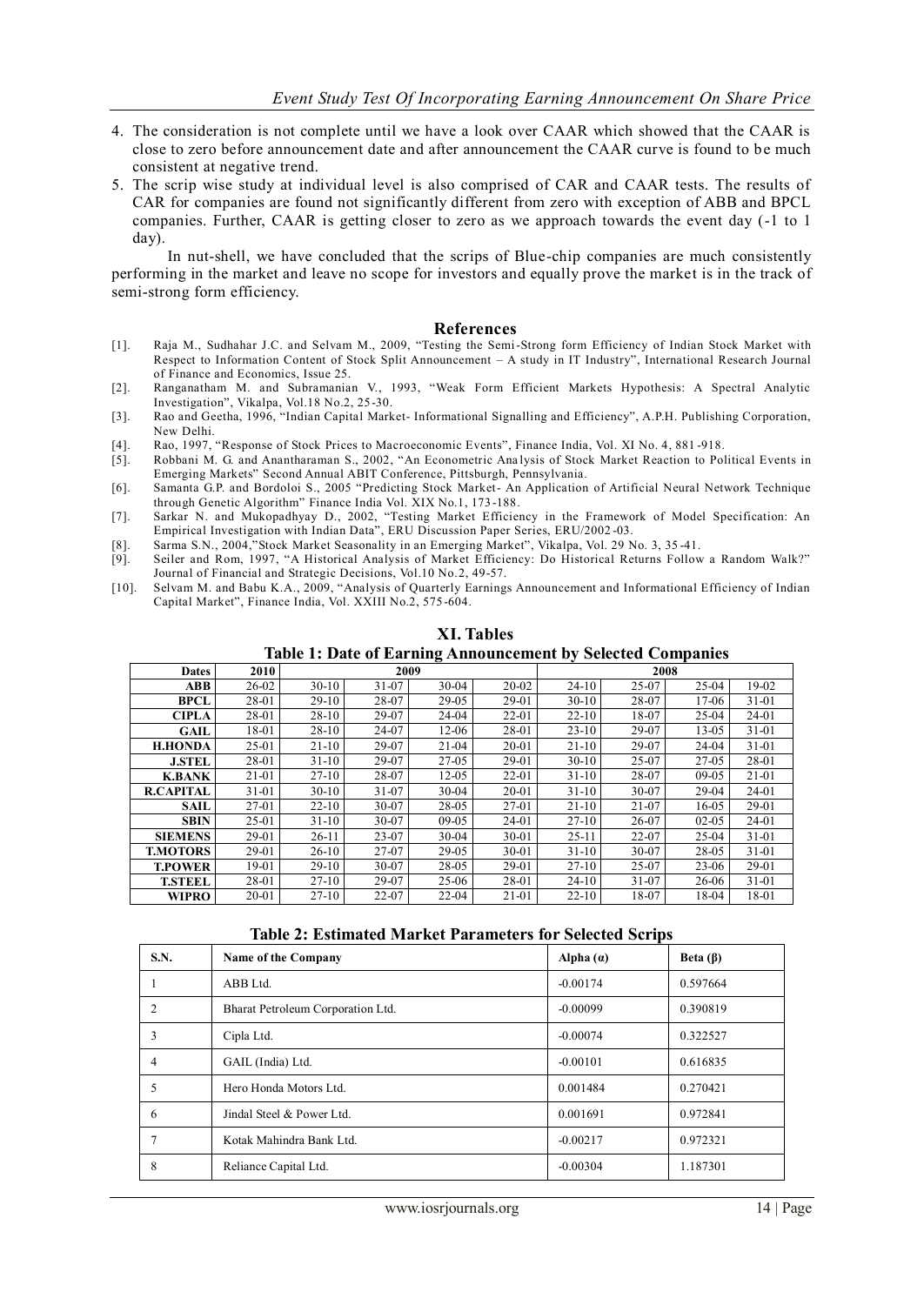| 9  | State Bank of India           | $-0.00173$ | 0.762782 |
|----|-------------------------------|------------|----------|
| 10 | Steel Authority of India Ltd. | $-0.00101$ | 1.021979 |
| 11 | Siemens Ltd.                  | $-0.00163$ | 0.664512 |
| 12 | Tata Motors Ltd.              | $-0.00292$ | 0.767004 |
| 13 | Tata Power Co. Ltd.           | 0.000707   | 0.722853 |
| 14 | Tata Steel Ltd.               | $-0.00202$ | 0.971285 |
| 15 | Wipro Ltd.                    | $-0.00119$ | 0.657876 |

*Event Study Test Of Incorporating Earning Announcement On Share Price* 

### **Table 3: Analysis of ASRV for Blue-chip Shares**

| <b>DAYS</b>                | <b>Average Security Return Variability</b> | <b>T-test values</b>   |
|----------------------------|--------------------------------------------|------------------------|
| $-19$                      | 0.807913**                                 | $-1.932$               |
| $-18$                      | 1.090929                                   | 0.739                  |
| $-17$                      | 1.10532                                    | 0.863                  |
| $-16$                      | 1.049012                                   | 0.350                  |
| $-15$                      | 1.191902***                                | 1.460                  |
| $-14$                      | 1.308081                                   | 0.957                  |
| $-13$                      | 1.081473                                   | 0.620                  |
| $-12$                      | 1.139893                                   | 0.831                  |
| $-11$                      | 0.977017                                   | $-0.156$               |
| $-10$                      | 1.045135                                   | 0.310                  |
| $-9$                       | 0.871516                                   | $-1.232$               |
| $-8$                       | 1.036635                                   | 0.302                  |
| $-7$                       | 0.97434                                    | $-0.120$               |
| $-6$                       | 1.227582***                                | 1.360                  |
| $-5$                       | 1.238665                                   | 1.056                  |
| $-4$                       | 0.866386***                                | $-1.561$               |
| $-3$                       | 1.076666                                   | 0.545                  |
| $-2$                       | 1.177909                                   | 0.694                  |
| $-1$                       | 1.025825                                   | 0.187                  |
| $\boldsymbol{0}$           | 1.465098                                   | 2.060                  |
| $\mathbf{1}$               | 2.07713*                                   | 3.970                  |
| $\overline{c}$             | 1.388313                                   | 1.927                  |
| 3                          | 1.074137                                   | 0.572                  |
| $\overline{4}$             | 1.111217                                   | 0.637                  |
| 5                          | 0.938741                                   | $-0.672$               |
| 6                          | 1.023873                                   | 0.125                  |
| $\tau$                     | 1.039709                                   | 0.135                  |
| 8                          | 1.090471                                   | 0.633                  |
| 9                          | 1.170751                                   | 0.904                  |
| 10                         | 1.148726                                   | 0.934                  |
| 11                         | 0.892355                                   | $-0.509$               |
| 12                         | $0.825123**$                               | $-1.870$               |
| 13                         | $0.667627*$                                | $-3.763$               |
| 14                         | $0.664003**$                               | $-3.324$               |
| 15                         | 1.048197                                   | 0.278                  |
| 16                         | 0.759727**                                 | $-1.824$               |
| 17                         | 0.722082**                                 | $-3.300$               |
| 18                         | 0.758045***                                | $-1.662$               |
| 19                         | 0.765864**                                 | $-2.132$               |
| 20                         | 0.923871                                   | $-0.495$               |
| 21                         | 0.817682                                   | $-0.992$               |
| 22                         | 0.637684**                                 | $-3.013$               |
| 23                         | 0.821745**                                 | $-1.992$               |
| 24                         | $0.679418**$                               | $-2.302$               |
| 25                         | $0.78905**$                                | $-2.050$               |
| 26                         | $0.814513**$                               | $-2.724$               |
| 27                         | 1.154914                                   | 0.706                  |
| 28                         | 0.841317                                   | $-1.106$               |
| 29                         | $0.8274***$                                | $-1.655$               |
| 30                         | 0.664798*                                  | $-5.179$               |
| *Significant at 0.01 level | **Significant at 0.05 level                | ***Significant at 0.10 |

level.

### **Table 4: Analysis of Reaction of ASRV**

| ASK <sup>®</sup><br><br>va. |
|-----------------------------|
|-----------------------------|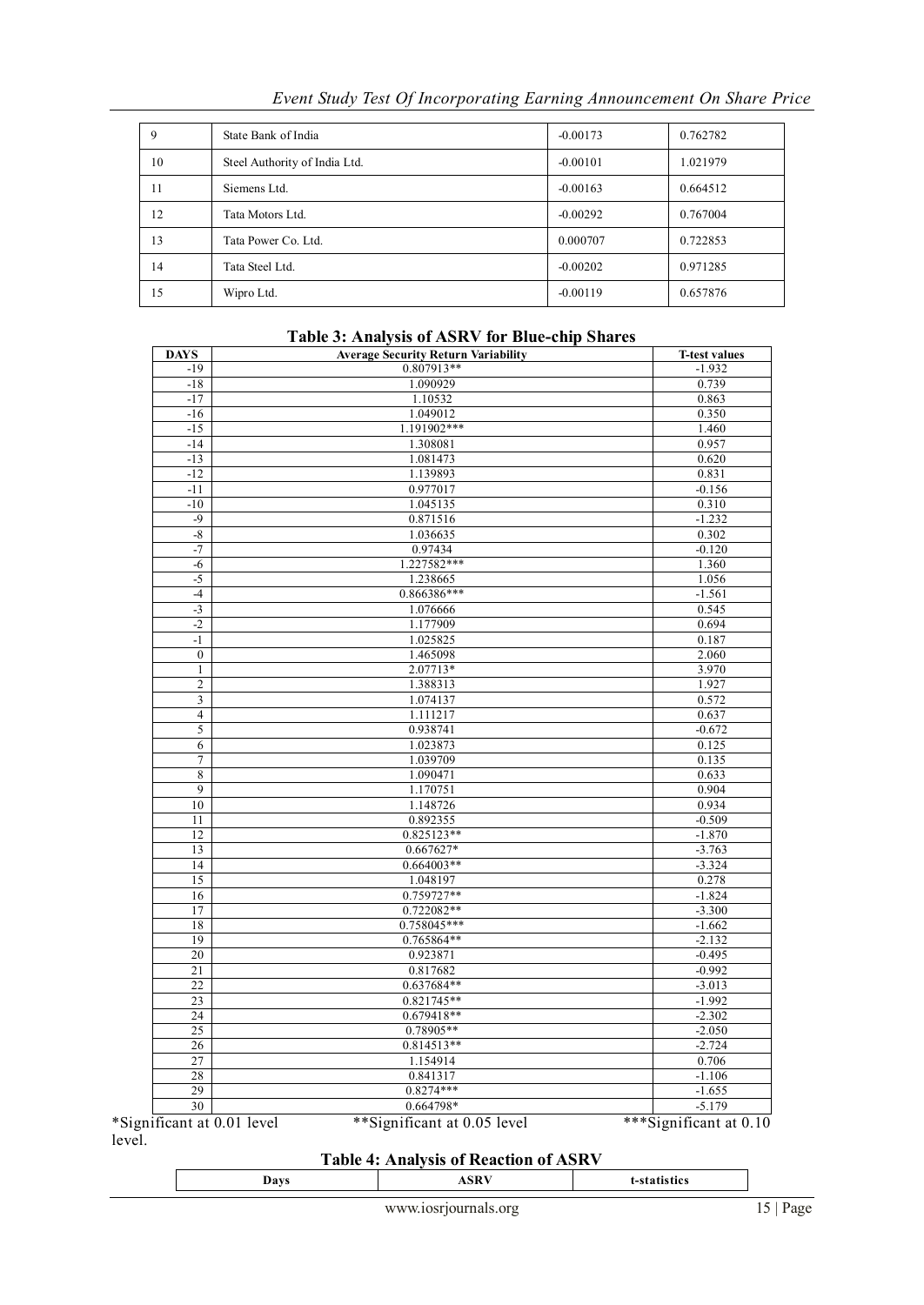| $-1$ to $1$ | 1.522684 | 1.715    |
|-------------|----------|----------|
| $-2$ to 2   | 1.426855 | 2.370    |
| $-7$ to $7$ | 1.180373 | 2.358    |
| $-12$ to 1  | 1.157128 | 1.906    |
| $-19$ to 30 | 0.997916 | $-0.059$ |
| $-1$ to $0$ | 1.245462 | 1.118    |
| $0$ to $1$  | 1.771114 | 2.520    |

## **Table 5: Analysis of AAR and CAAR for Blue-chip Shares**

| <b>DAYS</b>             | <b>AAR</b>    | <b>T-TEST VALUE</b> | <b>CAAR</b>              |
|-------------------------|---------------|---------------------|--------------------------|
| $-19$                   | 0.000833      | 0.374               | 0.000833                 |
| $-18$                   | 0.00334       | 1.319               | 0.004173                 |
| $-17$                   | $-0.00138$    | $-0.446$            | 0.00279                  |
| $-16$                   | 0.001861      | 0.723               | 0.004651                 |
| $-15$                   | 0.002645      | 1.188               | 0.007296                 |
| $-14$                   | 0.001602      | 0.825               | 0.008898                 |
| $-13$                   | $-0.0022$     | $-0.703$            | 0.0067                   |
| $-12$                   | $-0.00576**$  | $-2.514$            | 0.000936                 |
| $-11$                   | 0.002642      | 0.992               | 0.003578                 |
| $-10$                   | 0.001221      | 0.512               | 0.004799                 |
| $-9$                    | $-0.00223$    | $-0.750$            | 0.002569                 |
| $-8$                    | $-0.00129$    | $-0.482$            | 0.001276                 |
| $-7$                    | $-0.00113$    | $-0.421$            | 0.000145                 |
| $-6$                    | $-0.00024$    | $-0.207$            | $-9.2E - 05$             |
| $-5$                    | $-0.00627**$  | $-2.374$            | $-0.00636$               |
| $-4$                    | 0.003816      | 1.623               | $-0.00254$               |
| $-3$                    | $-0.00346$    | $-1.048$            | $-0.00601$               |
| $-2$                    | $-0.0048**$   | $-2.156$            | $-0.0108$                |
| $-1$                    | $-0.00227$    | $-1.262$            | $-0.01307$               |
| $\mathbf{0}$            | $-0.00544***$ | $-2.105$            | $-0.0185$                |
| $\mathbf{1}$            | $-0.00227$    | $-0.629$            | $-0.02078$               |
| $\overline{c}$          | $-0.00172$    | $-0.487$            | $-0.02249$               |
| $\overline{\mathbf{3}}$ | $-0.00126$    | $-0.857$            | $-0.02375$               |
| $\overline{4}$          | $-0.00108$    | $-0.413$            | $-0.02483$               |
| $\sqrt{5}$              | $-0.00025$    | $-0.113$            | $-0.02507$               |
| 6                       | 0.002343      | 0.794               | $-0.02273$               |
| $\tau$                  | $-0.00178$    | $-0.677$            | $-0.02451$               |
| $\,$ 8 $\,$             | $-0.00332$    | $-0.955$            | $-0.02783$               |
| 9                       | $-0.00167$    | $-0.475$            | $-0.0295$                |
| 10                      | $-0.00706***$ | $-1.990$            | $-0.03656$               |
| 11                      | 0.002857      | 0.994               | $-0.0337$                |
| 12                      | 0.003871      | 1.265               | $-0.02983$               |
| 13                      | $-0.00153$    | $-0.937$            | $-0.03136$               |
| 14                      | $-4.7E - 05$  | $-0.024$            | $-0.03141$               |
| 15                      | $-0.0036$     | $-1.488$            | $-0.035$                 |
| 16                      | 0.000344      | 0.167               | $-0.03466$               |
| 17                      | 0.003491      | 1.270               | $-0.03117$               |
| 18                      | 0.002042      | 1.414               | $-0.02913$               |
| 19                      | $-0.00292$    | $-1.049$            | $-0.03204$               |
| 20                      | 0.000998      | 0.316               | $-0.03105$               |
| 21                      | 0.002048      | 1.491               | $-0.029$                 |
| 22                      | $-0.00041$    | $-0.237$            | $-0.02941$               |
| 23                      | $0.005605**$  | 2.556               | $-0.0238$                |
|                         |               |                     |                          |
| 24                      | $-0.00318$    | $-1.415$            | $-0.02698$               |
| 25                      | $0.006431*$   | 3.145               | $-0.02055$               |
| 26                      | 0.005259**    | 2.159               | $-0.01529$               |
| 27                      | $0.006103***$ | 1.920               | $-0.00919$               |
| 28                      | $-0.00447$    | $-1.694$            | $-0.01366$               |
| 29                      | 0.000791      | 0.368<br>$-0.640$   | $-0.01287$<br>$-0.01464$ |
| 30                      | $-0.00177$    |                     |                          |

## **Table 6(i): CAR and CAAR around Zero Date**

| (Figures are in $\%$ ) |                        |        |                        |        |                      |        |             |        |  |
|------------------------|------------------------|--------|------------------------|--------|----------------------|--------|-------------|--------|--|
|                        | CAR                    |        | CAR                    |        | CAR                  |        | CAR         |        |  |
|                        | $(-15 \text{ to } 15)$ | t-test | $(-10 \text{ to } 10)$ | t-test | $(-5 \text{ to } 5)$ | t-test | $(-3 to 3)$ | t-test |  |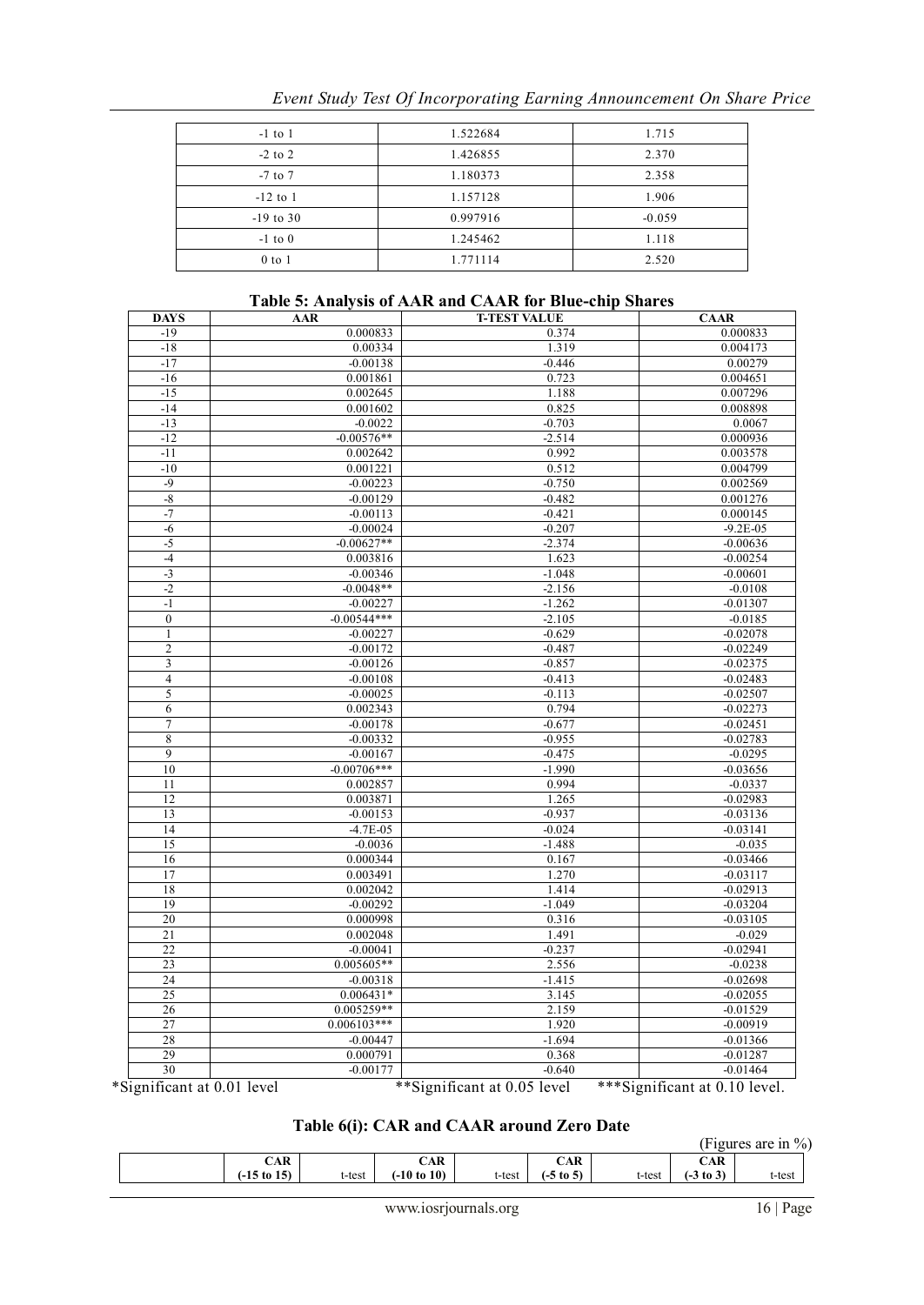| <b>ABB</b>        | $-4.98$  | $-1.00$ | $-5.25$  | $-1.29$  | $-7.08$ | $-2.58*$ | $-3.71$ | $-1.35$ |
|-------------------|----------|---------|----------|----------|---------|----------|---------|---------|
| <b>BPCL</b>       | $-5.34$  | $-0.69$ | $-8.77$  | $-1.30$  | $-0.82$ | $-0.15$  | $-2.11$ | $-0.43$ |
| <b>CIPLA</b>      | $-5.94$  | $-1.36$ | $-3.50$  | $-1.11$  | $-3.78$ | $-1.56$  | $-2.44$ | $-1.20$ |
| <b>GAIL</b>       | $-3.32$  | $-0.65$ | $-5.29$  | $-1.21$  | $-6.15$ | $-1.99$  | $-3.85$ | $-1.34$ |
| <b>HEROHONDA</b>  | 0.290    | 0.06    | 0.32     | 0.07     | 2.65    | 0.80     | 0.93    | 0.38    |
| <b>JINDALSTEL</b> | $-1.27$  | $-0.19$ | 2.28     | 0.40     | 0.53    | 0.12     | 0.74    | 0.33    |
| <b>KOTAKBANK</b>  | $-2.00$  | $-0.28$ | $-1.65$  | $-0.28$  | 1.84    | 0.56     | $-1.36$ | $-0.59$ |
| <b>RELCAPITAL</b> | $-10.81$ | $-1.59$ | $-14.05$ | $-3.10*$ | $-7.16$ | $-2.11$  | $-5.09$ | $-1.64$ |
| <b>SAIL</b>       | $-8.53$  | $-1.59$ | $-6.06$  | $-1.26$  | $-2.22$ | $-0.86$  | $-2.34$ | $-1.06$ |
| <b>SBIN</b>       | $-1.40$  | $-0.31$ | $-0.72$  | $-0.21$  | $-1.16$ | $-0.36$  | $-2.23$ | $-0.76$ |
| <b>SIEMENS</b>    | $-2.52$  | $-0.32$ | $-4.13$  | $-0.61$  | $-5.27$ | $-1.12$  | $-3.35$ | $-0.82$ |
| <b>TATAMOTOR</b>  | $-6.27$  | $-0.92$ | $-10.91$ | $-1.94$  | $-5.03$ | $-1.72$  | $-4.99$ | $-2.33$ |
| <b>TATAPOWER</b>  | $-0.36$  | $-0.07$ | $-0.24$  | $-0.05$  | $-2.78$ | $-0.95$  | $-2.94$ | $-1.50$ |
| <b>TATASTEEL</b>  | $-10.61$ | $-2.52$ | $-5.41$  | $-1.56$  | $-2.25$ | $-1.13$  | $-0.04$ | $-0.02$ |
| <b>WIPRO</b>      | 3.65     | 0.67    | 3.22     | 0.62     | 1.24    | 0.31     | 1.03    | 0.27    |
| <b>CAAR</b>       | $-3.96$  |         | $-4.01$  |          | $-2.49$ |          | $-2.12$ |         |

*Event Study Test Of Incorporating Earning Announcement On Share Price* 

### **Table 6(ii): CAR and CAAR around Zero Date**

|                   |                      | Table v(II). CAIX and CAAIX around <i>E</i> xt o Date |             |         |             |                        |
|-------------------|----------------------|-------------------------------------------------------|-------------|---------|-------------|------------------------|
|                   |                      |                                                       |             |         |             | (Figures are in $\%$ ) |
|                   | <b>CAR</b>           |                                                       | <b>CAR</b>  |         | <b>CAR</b>  |                        |
|                   | $(-2 \text{ to } 2)$ | t-test                                                | $(-1 to 1)$ | t-test  | $(-1 to 3)$ | t-test                 |
| ABB               | $-2.64$              | $-0.93$                                               | $-0.43$     | $-0.16$ | $-2.53$     | $-0.89$                |
| <b>BPCL</b>       | 1.80                 | 0.47                                                  | 0.21        | 0.32    | 2.07        | 0.57                   |
| <b>CIPLA</b>      | $-2.61$              | $-1.34$                                               | $-1.37$     | $-0.65$ | $-1.86$     | $-0.92$                |
| GAIL              | $-3.43$              | $-1.28$                                               | $-2.05$     | $-0.71$ | $-1.92$     | $-0.67$                |
| <b>HEROHONDA</b>  | $-1.59$              | $-1.41$                                               | $-0.66$     | $-0.56$ | $-0.17$     | $-0.11$                |
| <b>JINDALSTEL</b> | 1.13                 | 0.51                                                  | 0.51        | 0.23    | 1.23        | 0.56                   |
| <b>KOTAKBANK</b>  | $-1.59$              | $-0.82$                                               | $-0.12$     | $-0.06$ | $-1.60$     | $-0.83$                |
| <b>RELCAPITAL</b> | $-2.31$              | $-0.91$                                               | $-2.09$     | $-0.91$ | $-1.85$     | $-0.75$                |
| SAIL              | $-2.31$              | $-1.06$                                               | 0.19        | 0.20    | $-1.89$     | $-0.85$                |
| <b>SBIN</b>       | $-2.57$              | $-0.89$                                               | $-2.70$     | $-1.57$ | $-3.58$     | $-1.71$                |
| <b>SIEMENS</b>    | $-5.55$              | $-1.89$                                               | $-3.36$     | $-1.06$ | $-3.26$     | $-0.94$                |
| <b>TATAMOTOR</b>  | $-2.60$              | $-1.56$                                               | $-0.30$     | $-0.31$ | $-2.31$     | $-1.40$                |
| <b>TATAPOWER</b>  | $-3.10$              | $-1.78$                                               | $-2.96$     | $-2.03$ | $-3.27$     | $-1.95$                |
| <b>TATASTEEL</b>  | 0.21                 | 0.13                                                  | 0.86        | 1.45    | 0.93        | 0.98                   |
| <b>WIPRO</b>      | 2.48                 | 0.71                                                  | $-0.65$     | $-0.21$ | 0.62        | 0.18                   |
| <b>CAAR</b>       | -1.64                |                                                       | $-0.99$     |         | $-1.29$     |                        |





Fig. 1: Event Window Considered for the Study